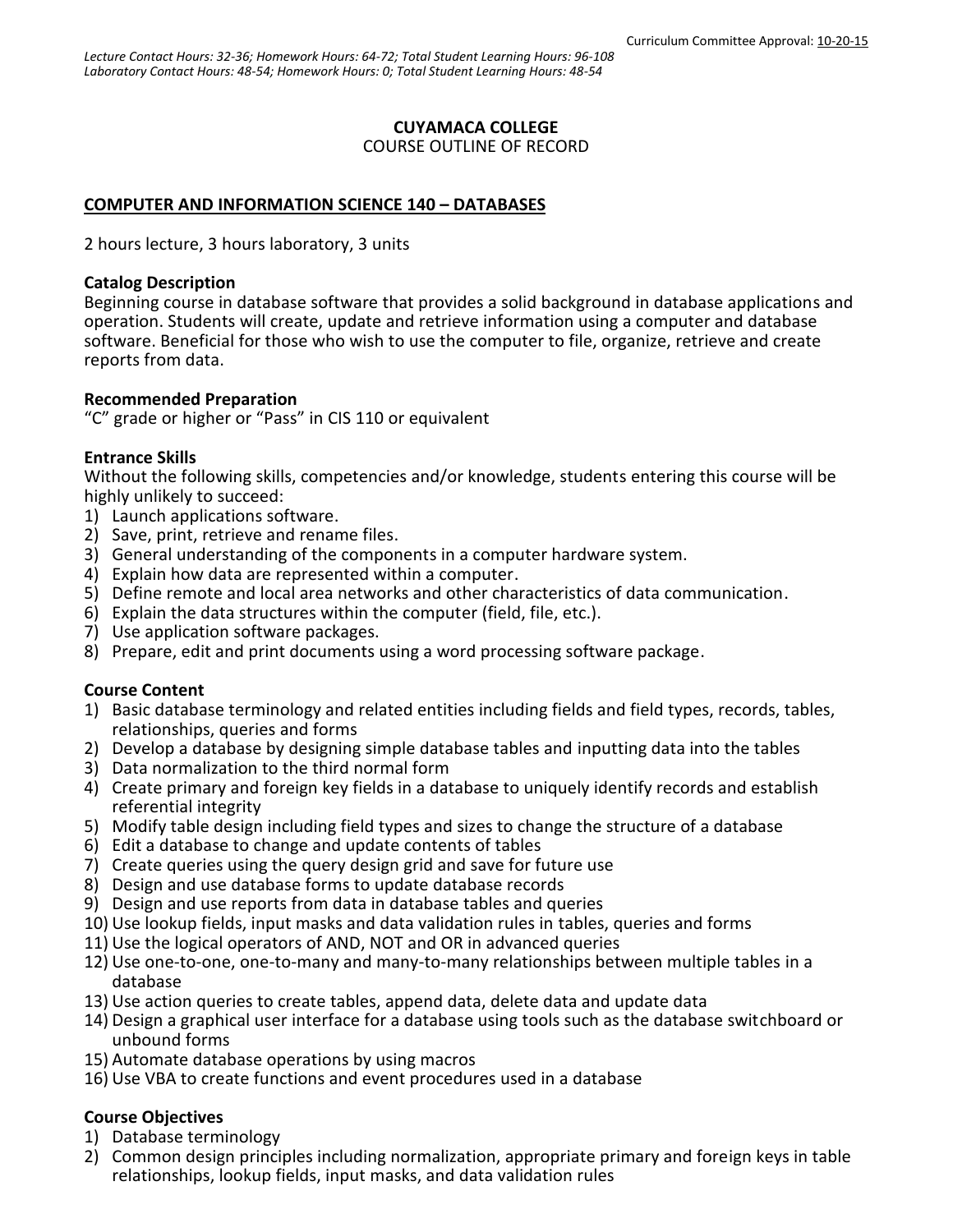- 3) Table design including field types and sizes to change the structure of a database
- 4) Queries including calculated fields with mathematical and logical operators and action queries
- 5) Reports based on tables or queries
- 6) Forms based on tables or queries
- 7) Program flow and control using macros and VBA
- 8) Data filing, updating and retrieving data

# **Method of Evaluation**

A grading system will be established by the instructor and implemented uniformly. Grades will be based on demonstrated proficiency in subject matter determined by multiple measurements for evaluation, one of which must be essay exams, skills demonstration or, where appropriate, the symbol system.

- 1) Projects, skills demonstration, and/or practical exams which measure students' ability to create, update and retrieve information using database software.
- 2) Objective exams which measure students' ability to demonstrate a solid background in relational database theory, applications and operation including use of the computer to file, organize, retrieve, and create reports from data.

## **Special Materials Required of Student**

Electronic storage media

## **Minimum Instructional Facilities**

Computer lab with Internet access, database software

#### **Method of Instruction**

- 1) Lecture and demonstration
- 2) Assignments
- 3) Electronic training and assessment for Microsoft Office User skills

## **Out-of-Class Assignments**

- 1) Text reading assignments
- 2) Practical application labs and projects
- 3) Exams and quizzes
- 4) Topical discussions on pertinent industry case studies and current events

#### **Texts and References**

- 1) Required (representative example): Alexander, et al. *Access 2013 Bible*. Wiley. 2013.
- 2) Supplemental: None

## **Exit Skills**

Students having successfully complete this course exit with the following skills, competencies and/or knowledge:

- 1) Basic database terminology and related entities.
- 2) Logical and physical database design concepts.
- 3) Create, edit and print database tables, forms and reports.
- 4) Describe and use data integrity in a database.
- 5) Create and use relationships between tables and columns in a database.
- 6) Describe how data are stored in database tables.
- 7) Create and use of database queries.
- 8) Database query techniques using both simple and complex techniques.
- 9) Develop a database solution for a specific need including a graphical user interface, macros and VBA code.
- 10) Use a database program to create/maintain a database; extract data from the database and create useful reports.